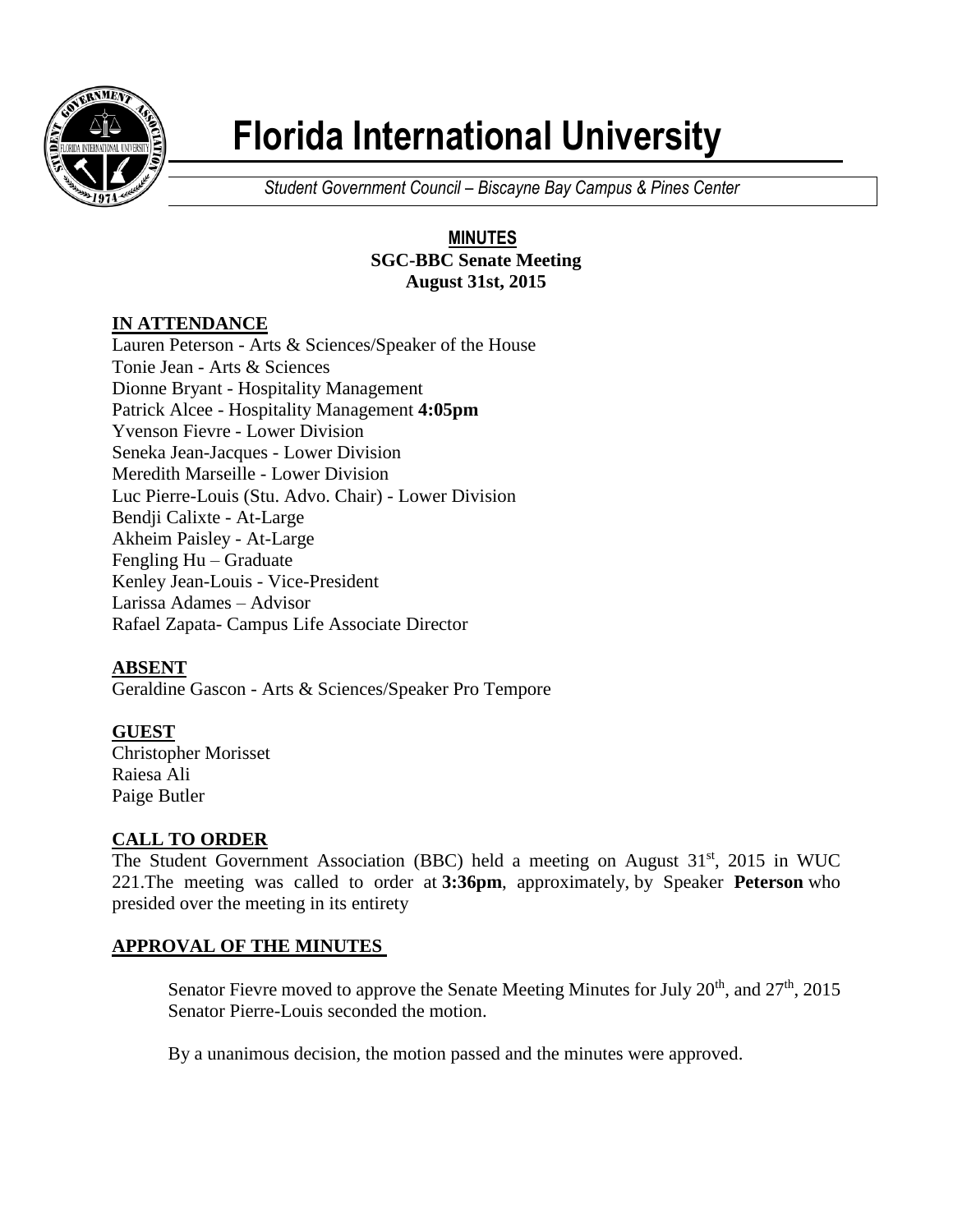#### **SENATE SPEAKER REPORT**

- Speaker Peterson thanked the council for wearing their polo shirts to the meeting.
- Speaker Peterson reminded everyone of SGA Day on Wednesday. She asked the council to please attend and represent SGA to the student body.

#### **SPEAKER PRO-TEMPORE REPORT**

No Report

## **VICE PRESIDENT REPORT**

- Vice President Jean-Louis thanked the council for signing up for the SGA Street Team, especially Senator Claixte.
- Vice President Jean-Louis presented his new survey, where students can ask for the classes they would like to have at BBC. The senators are expected to meet with advisors and students by September  $23<sup>rd</sup>$  to have as many participants as possible. The results will be taken to the Vice Provost to approve.
- Vice President Jean-Louis asked the council to have more flexibility with their availability so he can to fill in slots.

## **ADVISOR REPORT**

- Advisor Adames reminded the council of SGA Day on Wednesday, where the office will have giveaways.
- Advisor Adames said the homecoming court applications are available in two weeks. Applications can be found at HC.fiu.edu
- Advisor Adames reminded the council of the upcoming Orgsync training on September 15th, from 3-4pm in the SGA conference room.
- Advisor Adames stated that Major Fest will be held on the week of September  $22<sup>nd</sup>$ .
- Advisor Adames stated that today is the last day to drop classes. She asked the council to please be in compliance with the 50% rule.

## FINANCE CHAIR REPORT

- Senator Marseille invited the council to join her committee
- Senator Marseille stated that there will be an emergency Finance Meeting right after this Senate Meeting.

## RLJ CHAIR REPORT

No Report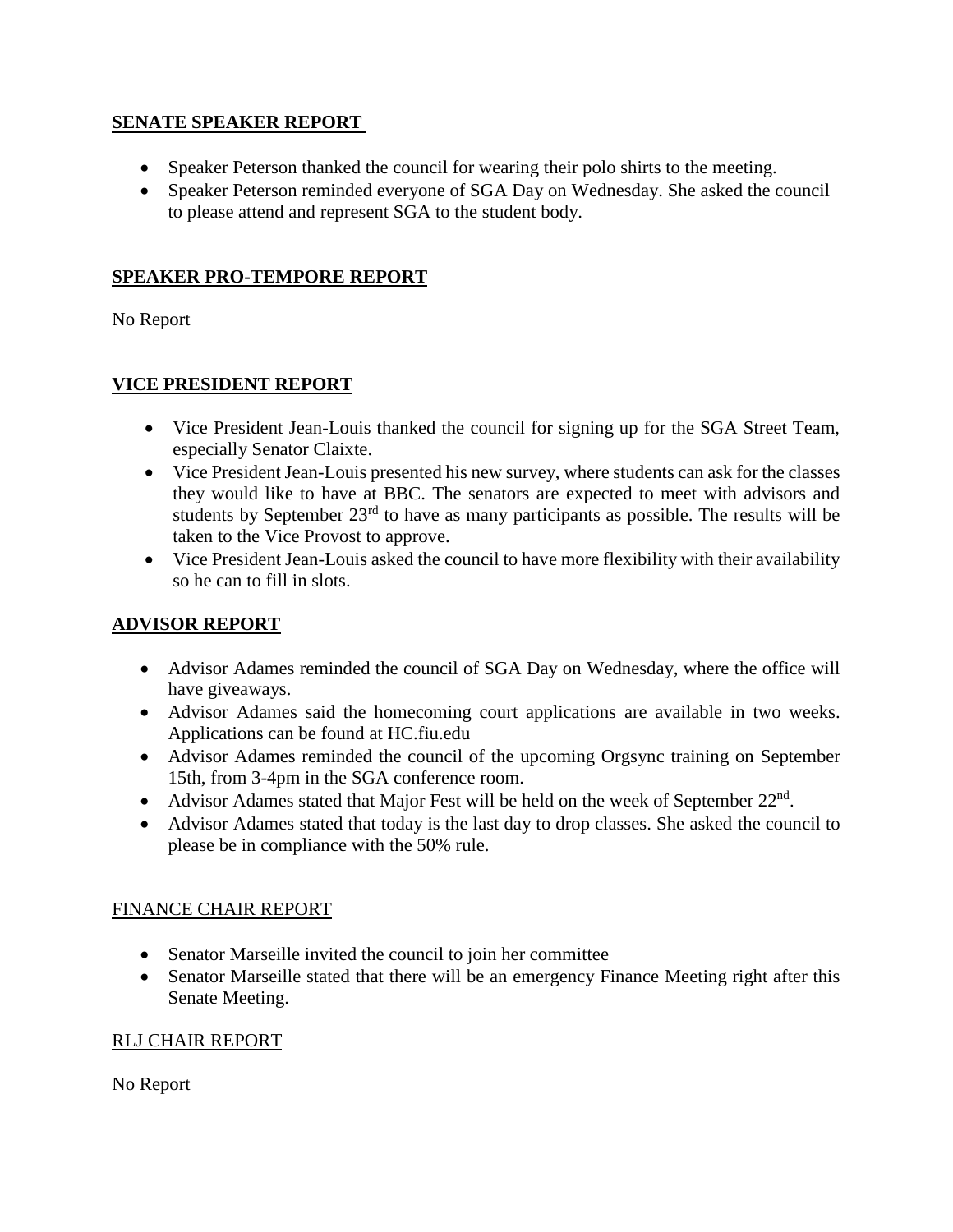#### OPERATIONAL REVIEW CHAIR REPORT

No Report

#### INTERNAL RELATIONS CHAIR REPORT

Senator Jean invited the council members to join her committee.

## STUDENT ADVOCACY CHAIR REPORT

No Report

#### **NEW BUSINESS**

**A.** Chief of Staff: Chris Morisset

Mr. Morisset said he is a senior majoring in Biology and Hospitality and will be graduating soon. He has been with SGA for 3 years and it has shaped him into the man that he is today. Mr. Morisset has had extensive experience in the Senate and would now like to learn more about the Executive Cabinet.

Senator Paisley move to appoint Mr. Morisset as the Chief of Staff. Senator Jean seconded he motion.

Roll Call Vote:

Senator Marseille - Yay Senator Fierve - Yay Senator Pierre- Louis - Yay Senator Jean-Jacques - Yay Senator Bryant - Yay Senator Jean - Yay Senator Calixte - Yay Senator Paisley - Yay Senator Hu - Yay Senator Peterson – Yay

By a vote of 10/0/0, Christopher Morisset was appointed as Chief of Staff.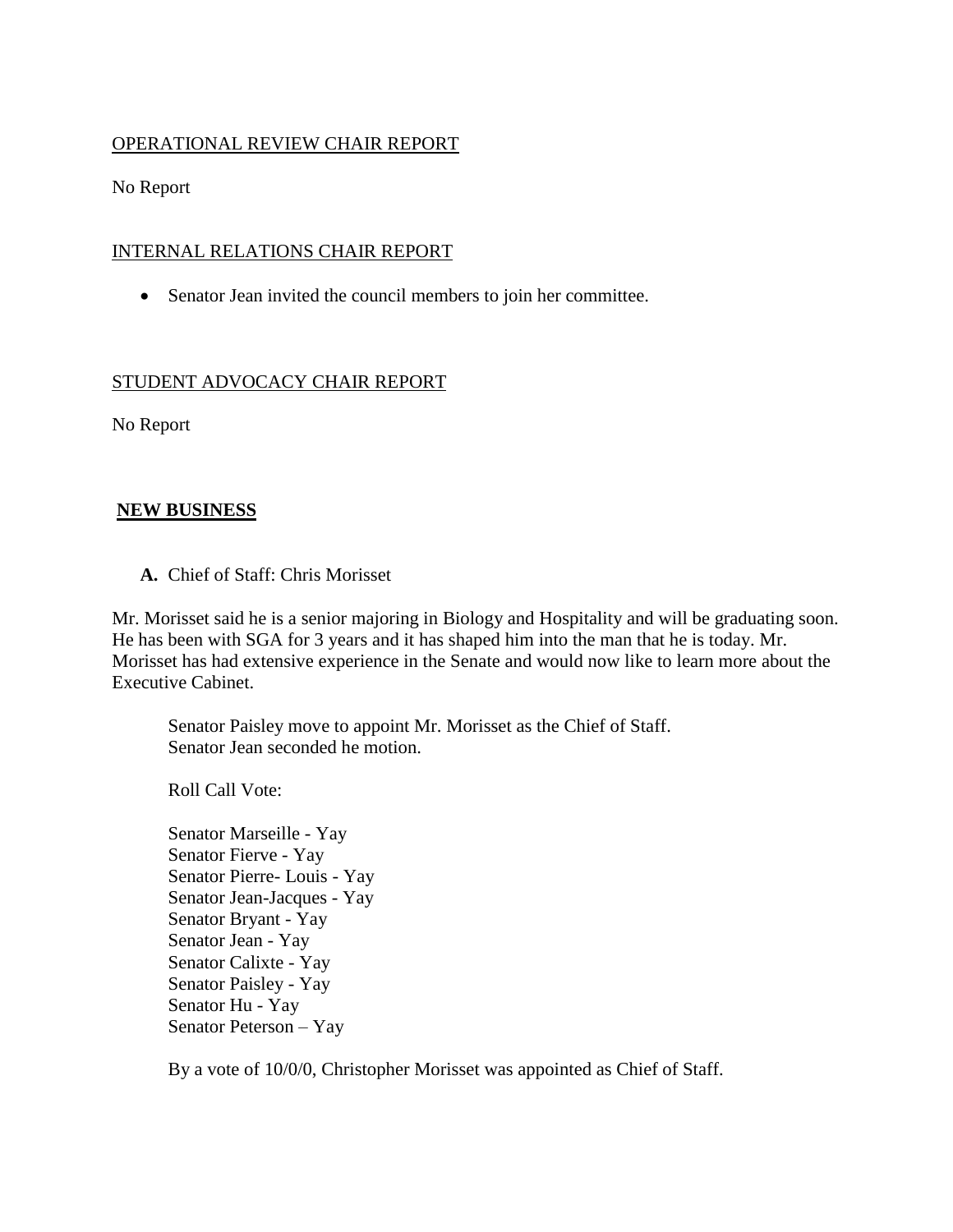**B.** Director of Governmental Relations: Raiesa Ali

Ms. Ali is majoring in International Relations and had an internship in Washington DC. She believes SGA will help her give back to the community and become a stronger leader. Ms. Ali will graduate soon and will definitely make SGA a priority.

Senator Paisley moved to appoint Raiesa Ali as Director of Governmental Relations Senator Jean seconded the motion.

Roll Call Vote:

Senator Marseille - Yay Senator Fierve - Yay Senator Pierre- Louis - Yay Senator Jean-Jacques - Yay Senator Bryant - Yay Senator Jean - Yay Senator Calixte - Yay Senator Paisley - Yay Senator Hu - Yay Senator Peterson – Yay

By a vote of 10/0/0, Raiesa Ali was appointed as Director of Governmental Relations.

#### **C.** Justice: Paige Butler

Ms. Butler introduced herself as current junior. She stated that she has always been at BBC and was a senator last year and would like to rejoin the SGA. Mrs. Butler said she misses tabling and connecting to students. Ms. Butler would like to join the Judicial Branch this time around and has always hand an interest in politics. Ms. Butler said being a Justice will work better with her schedule. Ms. Butler was involved in the Finance Committee, the Operational Review Committee, was copy editor of the Beacon, had a weekly political blog on FIU SM, is prominent member of the LGBT community at FIU, and participates badminton. Ms. Butler said that she would like to get the Judicial Branch more involved with the council.

Senator Pierre-Louis moved to appoint Paige Butler as Justice. Senator Jean-Jacques seconded the motion.

Senator Marseille - Nay Senator Fierve - Nay Senator Pierre- Louis - Yay Senator Jean-Jacques - Yay Senator Bryant - Yay Senator Jean - Nay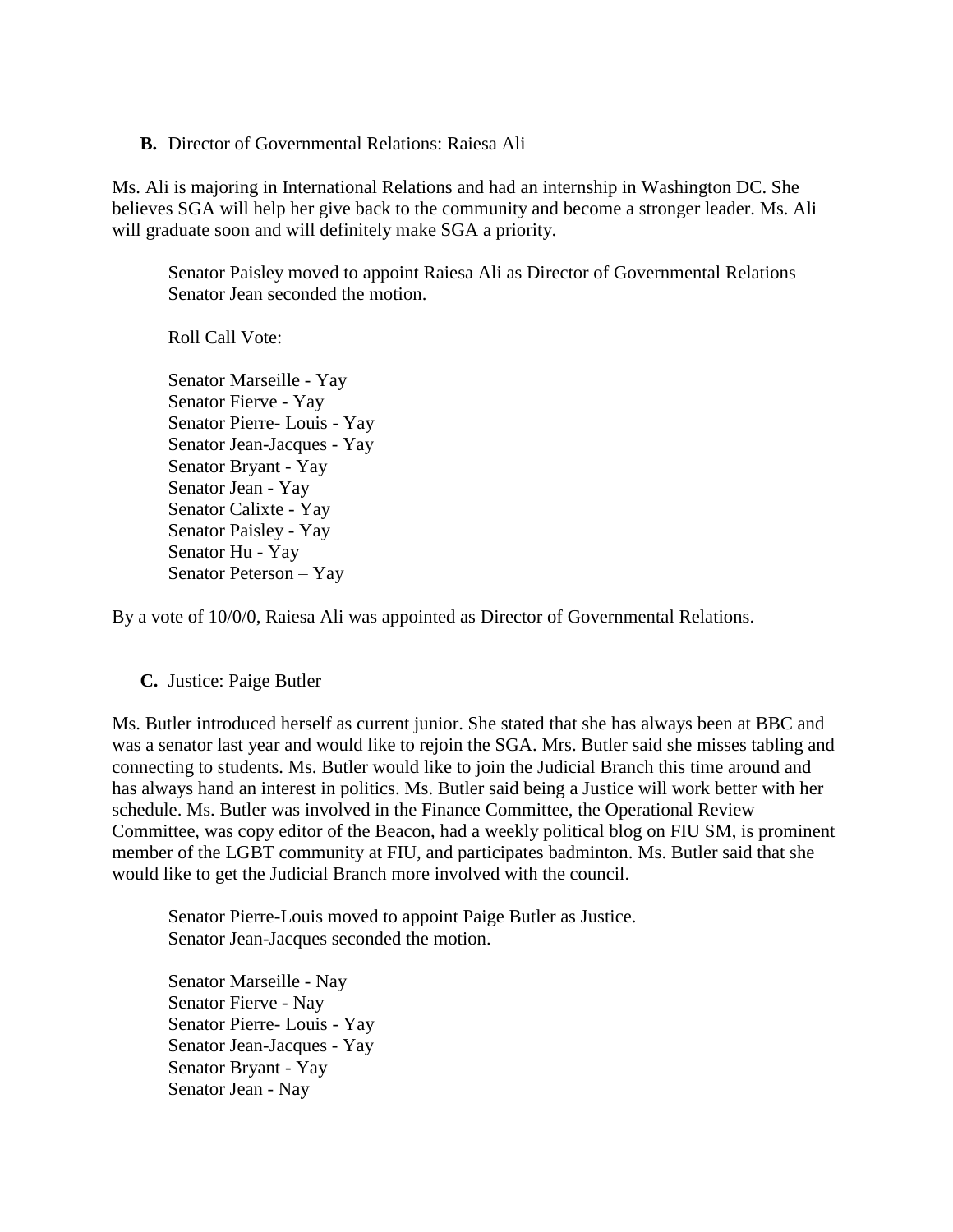Senator Calixte - Nay Senator Paisley - Nay Senator Hu - Yay Senator Peterson – Nay

By a vote of 4/6/0, Paige Butler was not appointed as Justice.

#### **D.** Operational Review Chair

Vice President Jean-Louis nominated Senator Calixte as Operational Review Chair Senator Calixte accepted the nomination.

Senator Calixte believes that becoming the chair will be a good choice because he can ensure that everything runs smoothly and would like to make changes on campus. Mr. Calixte would like to increase SGA's exposure and work with other organizations on campus. Mr. Calixte said he is very organized, tech savvy, and understands the audit process. Mr. Calixte stated he will have enough time to commit to the position.

Senator Paisley moved to appoint Senator Calixte as Operational Review Chair. Senator Alcee seconded the motion.

Roll Call Vote:

Senator Marseille - Yay Senator Fierve - Yay Senator Pierre- Louis - Yay Senator Jean-Jacques - Yay Senator Bryant - Yay Senator Alcee - Yay Senator Jean - Yay Senator Calixte - Yay Senator Paisley - Yay Senator Hu - Yay Senator Peterson - Yay

By a unanimous decision, Senator Calixte was appointed as the Operational Review Chair.

**E.** Finance Committee At Large Senator

Senator Calixte said he has a close relationship with the previous Finance Chair and the meetings work with his schedule.

Senator Paisley moved to appoint Senator Calixte as the At-Large Senator for the Finance **Committee**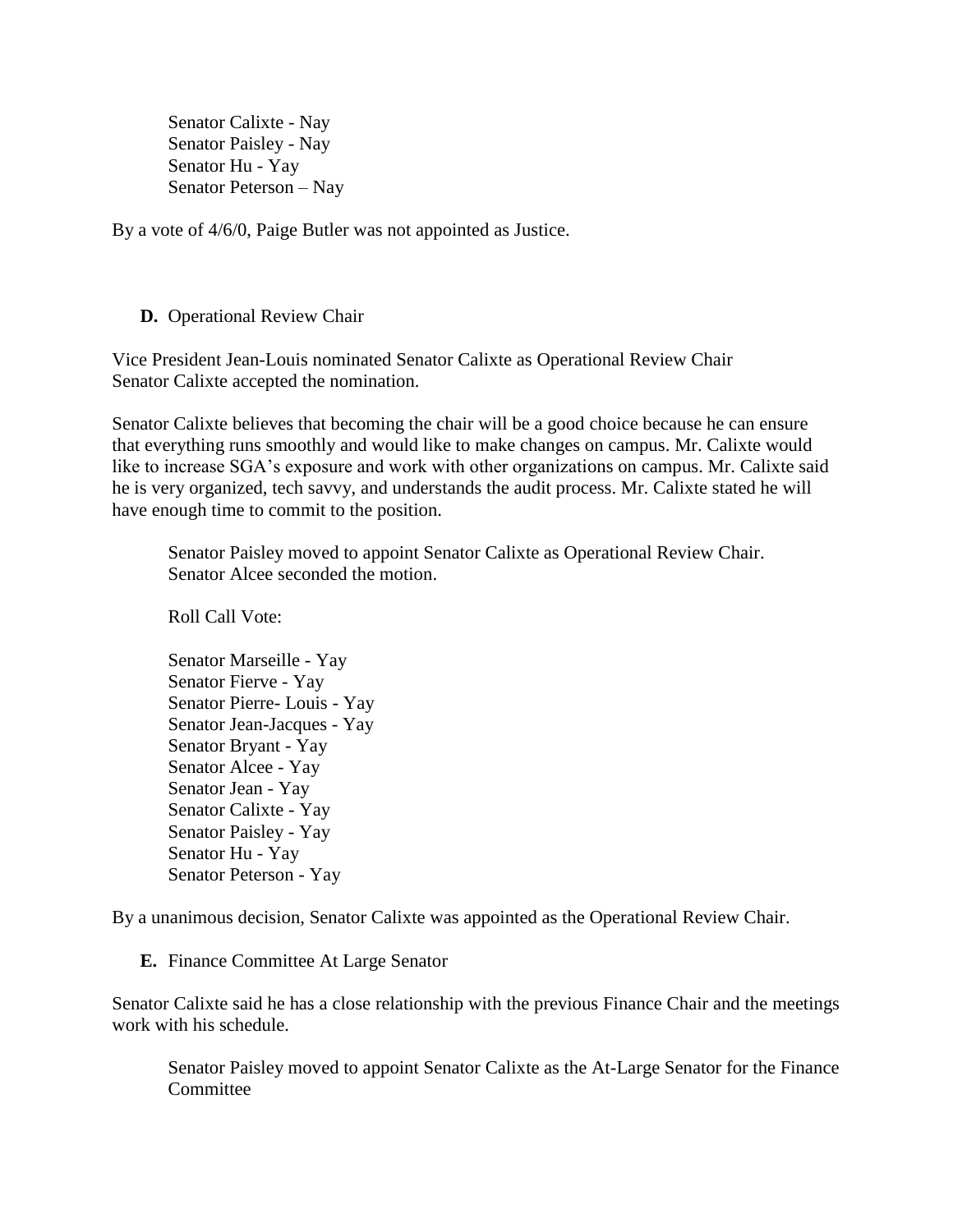Senator Alcee seconded the motion.

Roll Call Vote

Senator Marseille - Yay Senator Fierve - Yay Senator Pierre- Louis - Yay Senator Jean-Jacques - Yay Senator Bryant - Yay Senator Alcee - Yay Senator Jean - Yay Senator Calixte - Yay Senator Paisley - Yay Senator Hu - Yay Senator Peterson - Yay

By a unanimous decision, Senator Calixte was appointed as the At-Large Senator for the Finance Committee.

#### **F.** Finance Committee - Graduate Senator

Senator Hu stated that she is interested in becoming the Graduate Senator for the Finance Committee and has great math skills.

Senator Alcee moved to appoint Senator Hu as the Graduate Senator for the Finance Committee. Senator Bryant seconded the motion.

Roll Call Vote:

Senator Marseille - Yay Senator Fierve - Yay Senator Pierre- Louis - Yay Senator Jean-Jacques - Yay Senator Bryant - Yay Senator Alcee - Yay Senator Jean - Yay Senator Calixte - Yay Senator Paisley - Yay Senator Hu - Yay Senator Peterson - Yay

By a unanimous decision, Senator Hu was appointed as the Graduate Senator for the Finance Committee.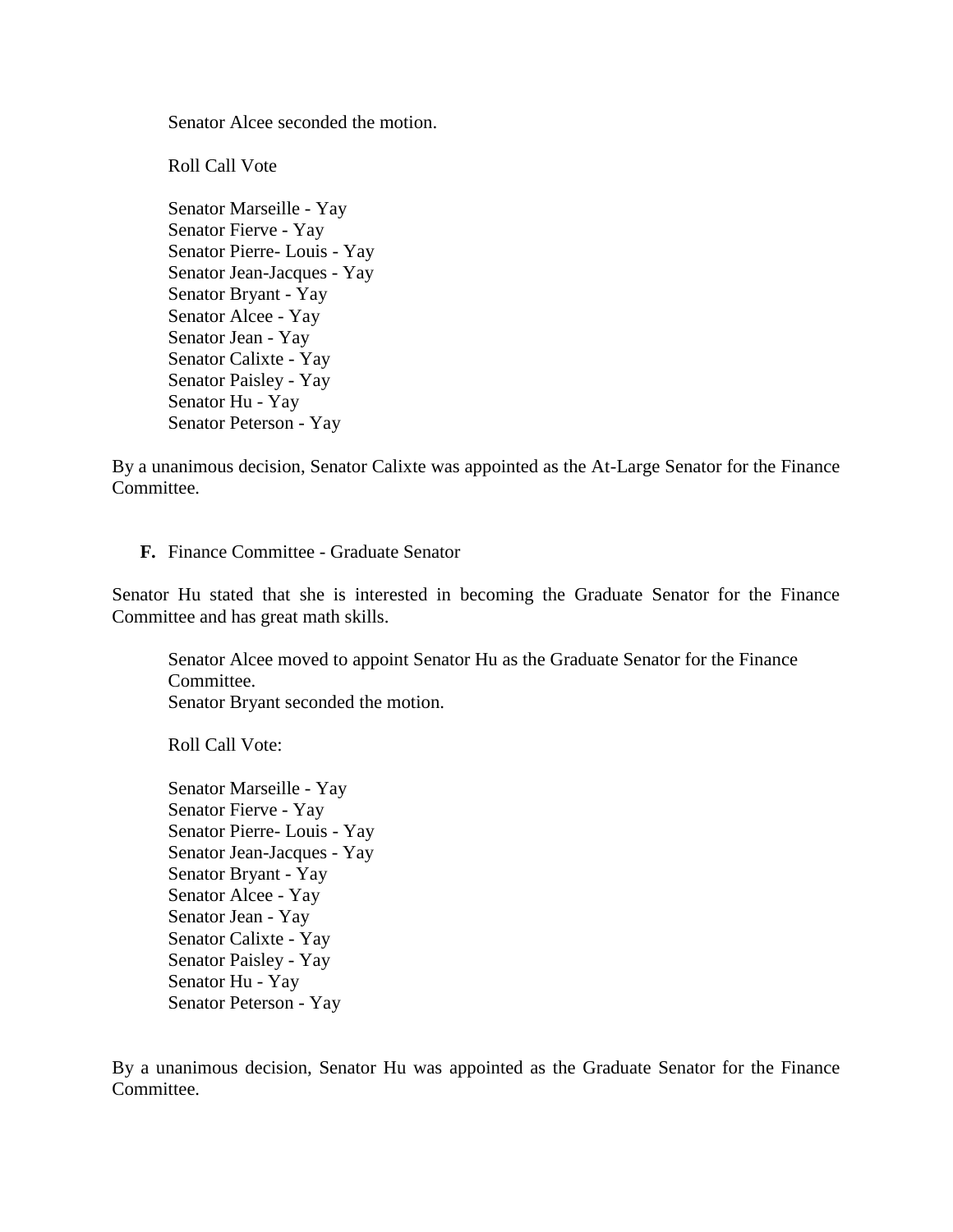**G.** Finance Committee – Lower Division Senator

Senator Pierre-Louis said this position is a good fit for him because he is minoring in Economics and is good with numbers. He also stated the position works with his schedule and he will be available for meetings.

Senator Calixte moved to appoint Senator Pierre-Louis as the Lower Division Senator for the Finance Committee. Senator Jean seconded the motion.

Roll Call Vote:

Senator Marseille - Yay Senator Fierve - Yay Senator Pierre- Louis - Yay Senator Jean-Jacques - Yay Senator Bryant - Yay Senator Alcee - Yay Senator Jean - Yay Senator Calixte - Yay Senator Paisley - Yay Senator Hu - Yay Senator Peterson - Yay

By a unanimous decision, Senator Pierre-Louis was appointed as the Lower Divison Senator for the Finance Committee.

#### **H.** Finance Committee – Hospitality Senator

Senator Bryant stated that she was contacted to join the finance committee. She said she was able to add the meetings into her schedule, understands the benefits and importance of finance, and has had 4 years of accounting experience in her major.

Senator Fievre moved to appoint Senator Bryant as the Hospitality Senator for the Finance Committee. Senator Jean-Jacques seconded the motion.

Roll Call Vote:

Senator Marseille - Yay Senator Fierve - Yay Senator Pierre- Louis - Yay Senator Jean-Jacques - Yay